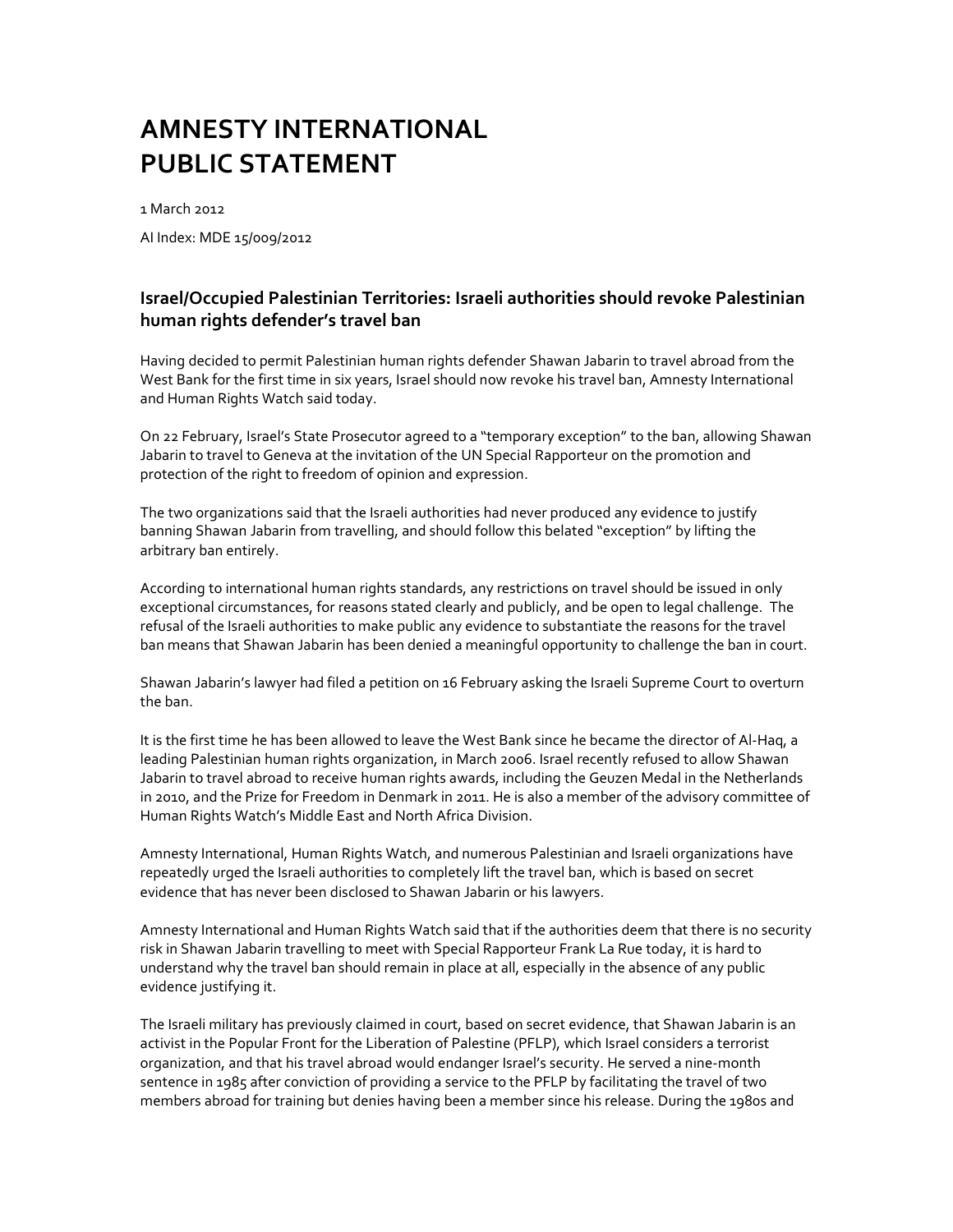1990s, Israeli forces repeatedly held him as an administrative detainee without charge or trial and without presenting any public evidence that he was a PFLP member at that time.

In August 1990, during one of his administrative detention terms, he was adopted as a prisoner of conscience by Amnesty International. In November 1994, the UN Working Group on Arbitrary Detention declared his detention to be arbitrary.

Following his release in early 1998, the Israeli authorities allowed him to travel abroad eight times over seven years before imposing an indefinite travel ban in 2006, after he became Al-Haq's director. This ban has since been upheld by the Israeli Supreme Court on security grounds, which found in favour of the Israeli military, even though the Israeli authorities have never provided any public evidence justifying the sweeping ban on his travel outside the West Bank. Shawan Jabarin and his lawyers have never been able to see or contest the secret information cited by the court.

In a letter thanking Amnesty International members for their campaigning on his behalf, Shawan Jabarin wrote:

"[As] I prepare myself to depart to Geneva, I have many conflicting thoughts and emotions running through my mind. I am happy because I, albeit temporarily, have regained my freedom to travel. However, I am dismayed because of the thought that many others continue to have their liberties crushed.

"This latest decision to allow me just one chance to travel has reinforced my conviction that liberty should be held as inviolable and deepened my resolve to defend the liberty of others."

#### **Background**

Article 12 of the International Convention on Civil and Political Rights (ICCPR), which the International Court of Justice and other legal bodies have determined applies to the Occupied Palestinian Territories, states that everyone shall be free to leave any country, including his or her own.

Under international law, states may restrict an individual's freedom of movement in only exceptional cases to protect national security, public order, public health or morals and the rights and freedoms of others, and the state must allow the person affected the opportunity to challenge the justifications for applying the restrictions, including the evidence supporting it, in a timely and open process.

In its recent General Comment  $34$ , the UN Human Rights Committee, the authoritative body which interprets the ICCPR, stated that it would normally be incompatible with Article 19 of the ICCPR to restrict the freedom of those who seek to exercise their freedom of expression (such as persons who wish to travel to human rights-related meetings) to travel abroad.

Public Document \*\*\*\*\*\*\*\*\*\*\*\*\*\*\*\*\*\*\*\*\*\*\*\*\*\*\*\*\*\*\*\*\*\*\*\*\*\*\*\*

For more information please call Amnesty International's press office in London, UK, on +44 20 7413 5566 or email: press@amnesty.org

International Secretariat, Amnesty International, 1 Easton St., London WC1X 0DW, UK www.amnesty.org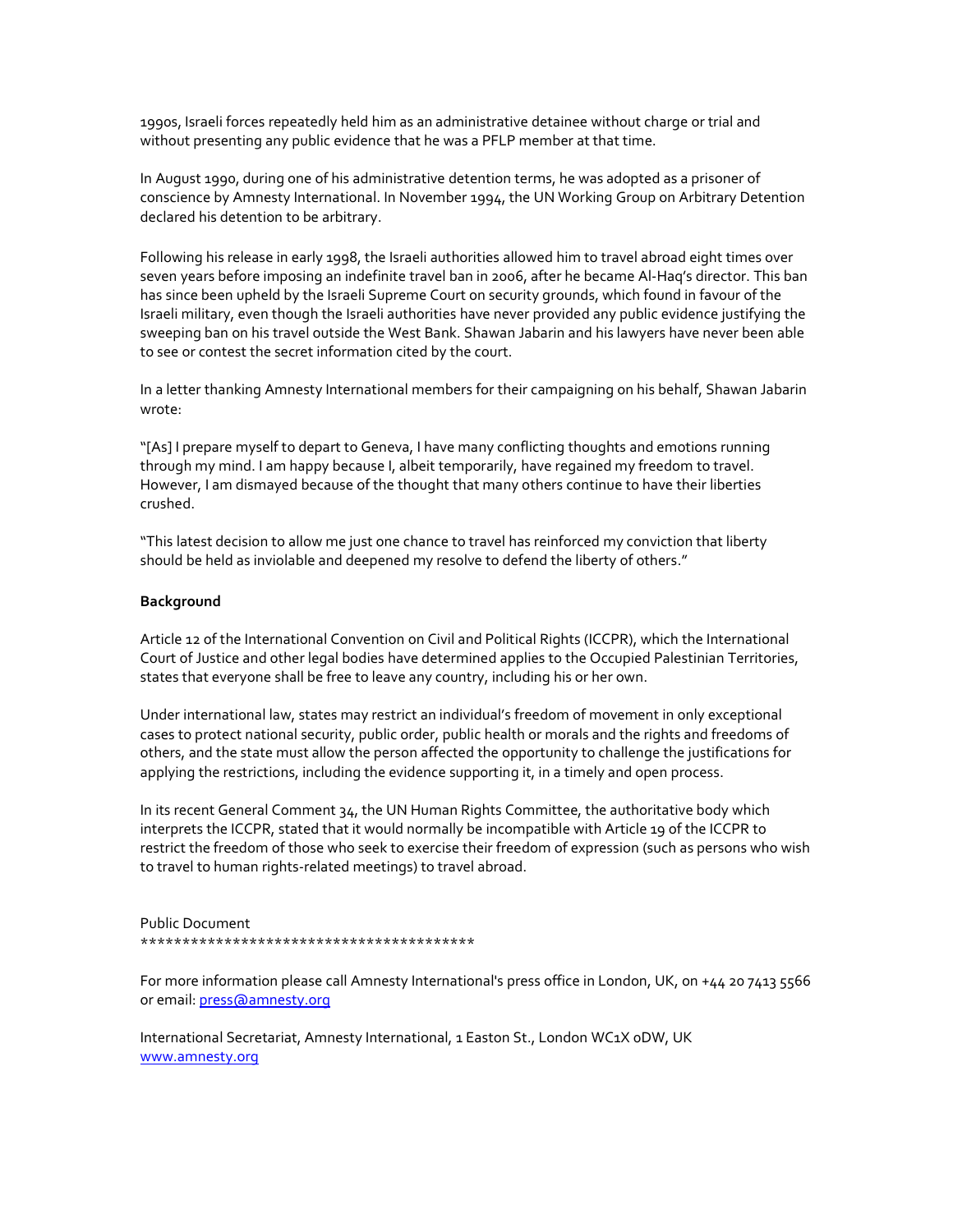# AMNESTY INTERNATIONAL Press Release

13 December 2011

### **Record number of Palestinians displaced by demolitions as Quartet continues to talk**

Israeli authorities have stepped up unlawful demolitions in the West Bank including East Jerusalem over the past year, displacing a record number of Palestinian families from their homes, an international coalition of 20 leading aid agencies and human rights groups said today.

The statement comes as the Middle East Quartet meets in Jerusalem in its latest effort to revive peace talks.

The sharp rise in demolitions in 2011 has been accompanied by accelerated expansion of Israeli settlements and an escalation of violence perpetrated by settlers, the groups said.

The humanitarian and human rights groups, including Amnesty International, Human Rights Watch, and Oxfam International, are calling for the Quartet to hold all parties to the conflict to their international law obligations. The Quartet must, therefore, press the Israeli government to immediately reverse its settlement policies and freeze all demolitions that violate international law.

"The increasing rate of settlement expansion and house demolitions is pushing Palestinians to the brink, destroying their livelihoods and prospects for a just and durable peace. There is a growing disconnect between the Quartet talks and the situation on the ground. The Quartet needs to radically revise its approach and show that it can make a real difference to the lives of Palestinians and Israelis." said Jeremy Hobbs, Executive Director, Oxfam International.

The evidence of rapidly deteriorating situation on the ground includes:

- **Doubling the number of people displaced by demolitions:** Since the beginning of the year more than 500 Palestinian homes, wells, rainwater harvesting cisterns, and other essential structures have been destroyed in the West Bank including East Jerusalem, displacing more than 1,000 Palestinians, UN figures show. This is more than double the number of people displaced over the same period in 2010, and the highest figure since at least 2005.[1] More than half of those displaced have been children for whom the loss of their home is particularly devastating.
- **Accelerating settlement expansion**: Plans for around 4,000 new settler housing units have been approved in East Jerusalem over the past 12 months - the highest number since at least 2006, according to Peace Now.[2] In November, moreover, Israel announced plans to speed up construction of 2,000 new units in the West Bank including East Jerusalem.
- **Sharp increase in settler violence:** violent attacks by settlers against Palestinians have escalated by over 50% in 2011 compared to 2010, and by over 160% compared to 2009, the UN reports. 2011 has seen by far the most settler violence since at least 2005. Settlers have also destroyed or damaged nearly 10,000 Palestinian olive and other trees during this year, undermining the livelihoods of hundreds of families.[3] The perpetrators act with virtual impunity, with over 90% of complaints of settler violence closed by the Israeli police without indictment in 2005-2010.[4]
- **Impending threat of forced displacement of Bedouin**: Up to 2,300 Bedouin living in the Jerusalem periphery could be forcibly and unlawfully relocated if Israeli authorities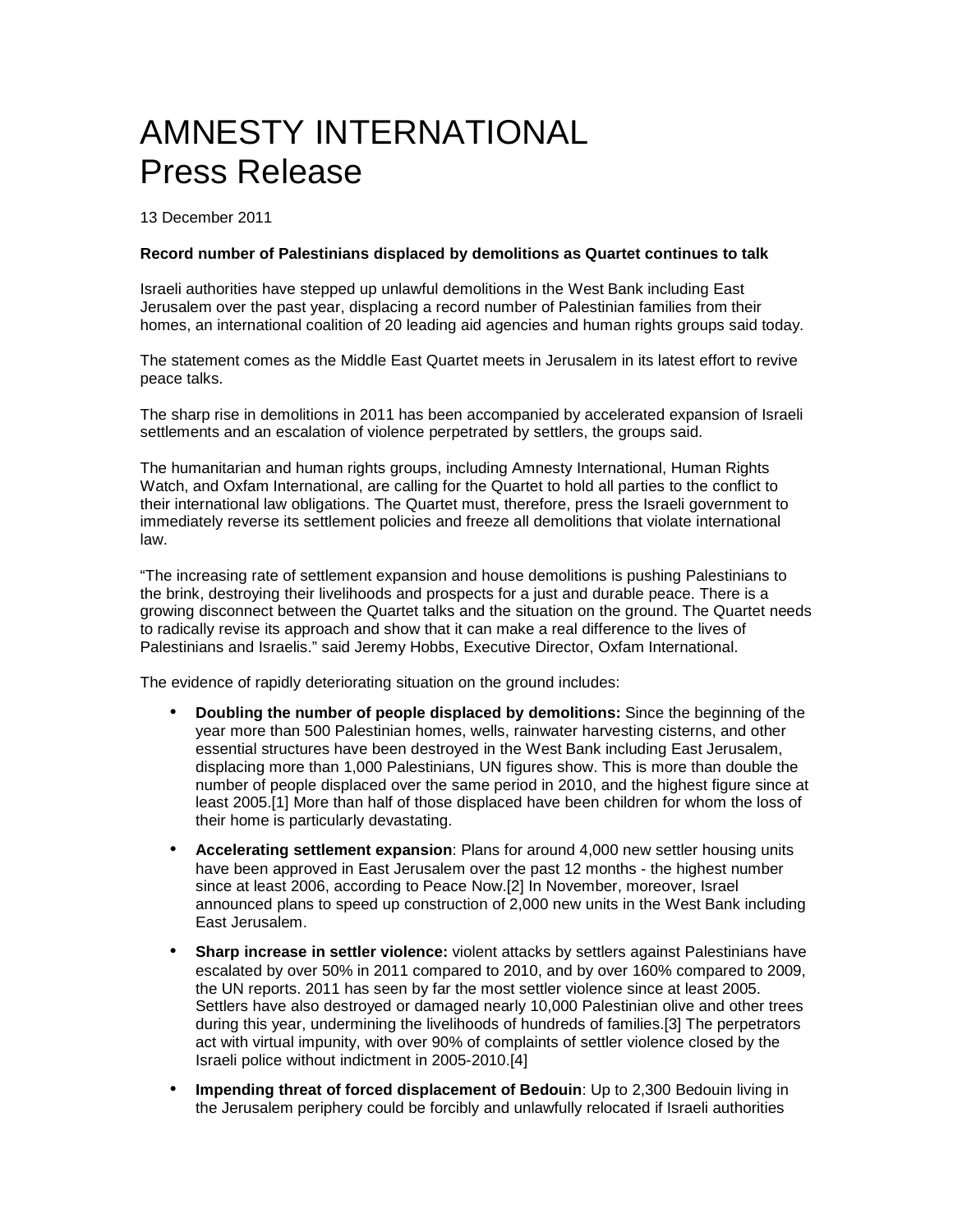follow through with their reported plans in 2012, which would destroy their livelihoods and threaten their traditional way of life. Rural communities in the Jordan Valley are also facing the prospect of further demolitions as settlements continue to expand.

"The Quartet should call ongoing settlement expansion and house demolitions what they are: violations of international humanitarian law that Israel should stop," said Sarah Leah Whitson, Middle East director at Human Rights Watch.

"Israel's escalating violations show the fundamental failure of the Quartet's approach. It's time for the Quartet to understand that they cannot contribute to achieving a just and durable solution to the conflict without first ensuring respect for international law," said Phillip Luther, Middle East and North Africa Interim Programme Director, Amnesty International.

### **Notes to the editor:**

[1] Latest figures from the UN Office for the Coordination of Humanitarian Affairs (OCHA).

[2] Data from the Israeli organisation Peace Now.

[3] Latest figures from the UN Office for the Coordination of Humanitarian Affairs (OCHA).

[4] Yesh Din, Law Enforcement upon Israeli Civilians in the West Bank, February 2011.

## **CONTACT:**

For more information and to arrange interviews with spokespeople please contact: James Lynch at Amnesty International james.lynch@amnesty.org, +44 20 7413 5511; or Martin Konecny at Crisis Action martin.konecny@crisisaction.org, +32 484 601 283

### **INTERVIEWEES:**

The following people are available for interview:

**Representatives of aid agencies and human rights organisations** in Jerusalem, New York, Brussels, London, Paris, Berlin, Stockholm, Dublin and Cairo.

**External interviewees:** The following external experts are available to discuss the issues highlighted in the press release:

- **Izzat Zeidan**, Palestinian Agricultural Relief Committee, Ramallah
- **Shawan Jabarin**, Al Haq, Ramallah
- **Hila Aloni** and/or **Firas Alami**, Yesh Din, Tel Aviv
- **Sarit Michaeli**, B'Tselem, Jerusalem
- **Salwa Daibis**, Women's Center for Legal Aid & Counselling, Ramallah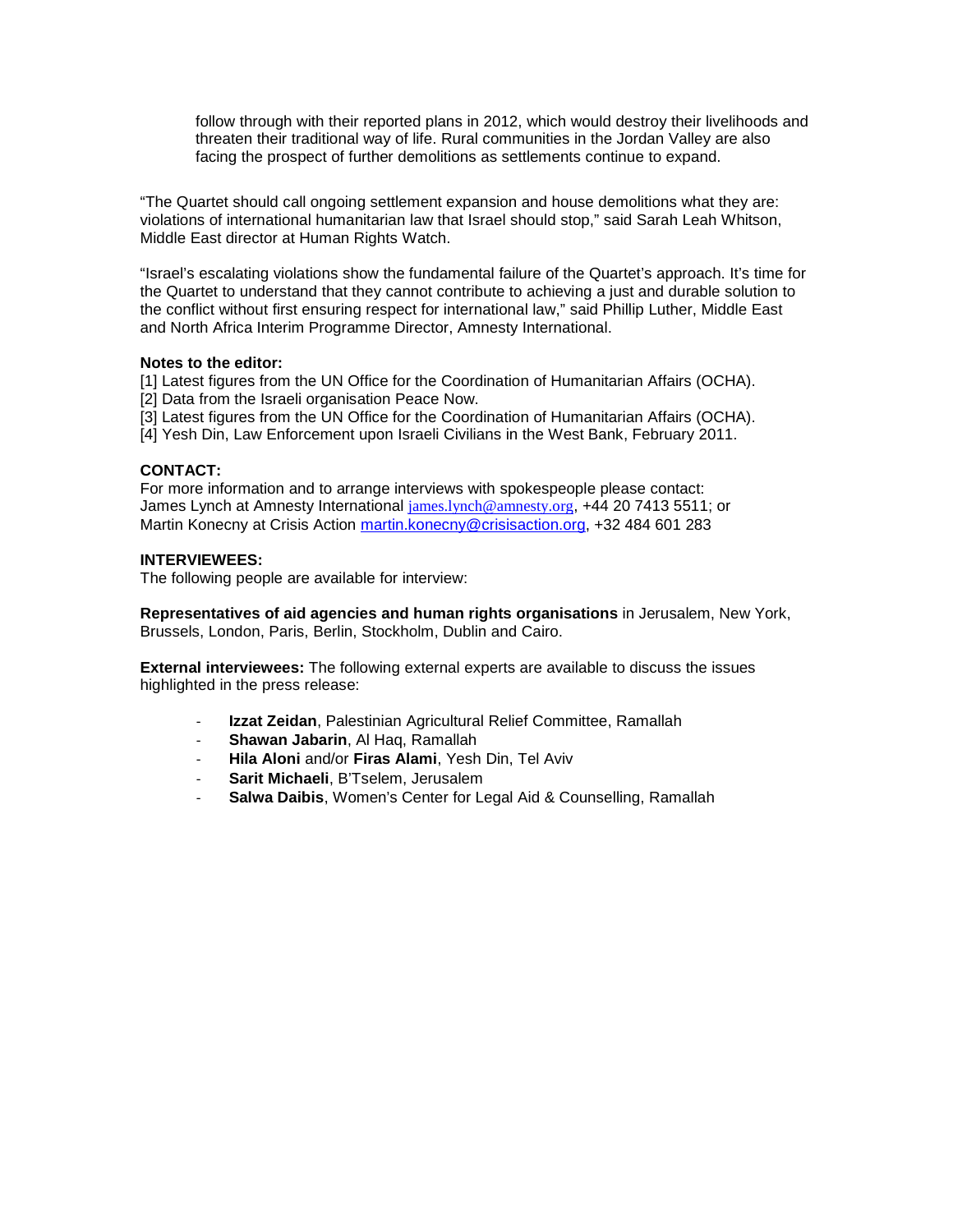Index: MDE 15/027/2011 6 June 2011

## **Israel must investigate shooting of protesters in Golan**

Amnesty International today called on the Israeli authorities to launch a full, impartial and independent investigation into the Israeli military's lethal use of live ammunition yesterday against demonstrators in Syria approaching the Israeli border.

Israeli troops opened fire on hundreds of Syrian and Palestinian protesters in the border area near Majdal Shams, a town in the Israeli-occupied Golan Heights. The protests, which also took place near Quneitra, a city in the part of the Golan still administered by Syria, were organized to mark Naksa Day, the anniversary of the start of the June 1967 war, in which Israel occupied Syria's Golan Heights, as well as the West Bank and the Gaza Strip.

Syria's state news agency, SANA, reported that 23 people – including a child, a woman and a journalist – were killed by the Israeli military on Sunday, and that over 350 people were wounded by bullets and tear gas. Syrian state media identified those killed by name and many of the names were separately reported to Amnesty International by human rights activists in the Israeli-occupied Golan Heights, who had obtained them from Syrian medical sources.

Israel Defense Forces (IDF) spokespeople have acknowledged that protesters were shot and wounded, but have disputed the Syrian casualty figures as too high. They have alleged that protesters threw rocks and Molotov cocktails, and attempted to damage border fencing, but have not claimed that demonstrators had firearms. They have also alleged that a number of casualties were caused by protesters activating land mines in the area near Quneitra.

Amnesty International spoke to a human rights activist in the Israeli-occupied Golan Heights who witnessed the IDF response to protesters at the border near Majdal Shams. With others from the town, he said he observed the events at a distance of around 10 metres from IDF troops. He told Amnesty International that over a 10-hour period, from approximately 11am to 9pm, Israeli soldiers sheltering behind multiple barbed wire fences periodically fired live ammunition at protesters some 60 metres away.

He confirmed IDF statements that troops warned protesters in Arabic before opening fire initially, however, he reported that they did not fire tear gas or sound bombs to disperse the protesters until around dusk. This contradicts IDF claims that all possible non-lethal means were used to disperse the protesters before lethal force was used.

Syrian ambulances evacuated injured protesters to the Mamdouh Abaza Hospital in Quneitra throughout the day, where the hospital director was quoted by SANA as saying that doctors had operated on more than 90 patients during the day. Although IDF spokespeople claimed that Israeli troops aimed at the lower half of protesters' bodies, Syrian health authorities reported that the majority of injuries were to the upper body.

Amnesty International is seriously concerned that Israeli troops used excessive force by firing live ammunition against protesters who were not endangering the lives of Israeli military personnel or others.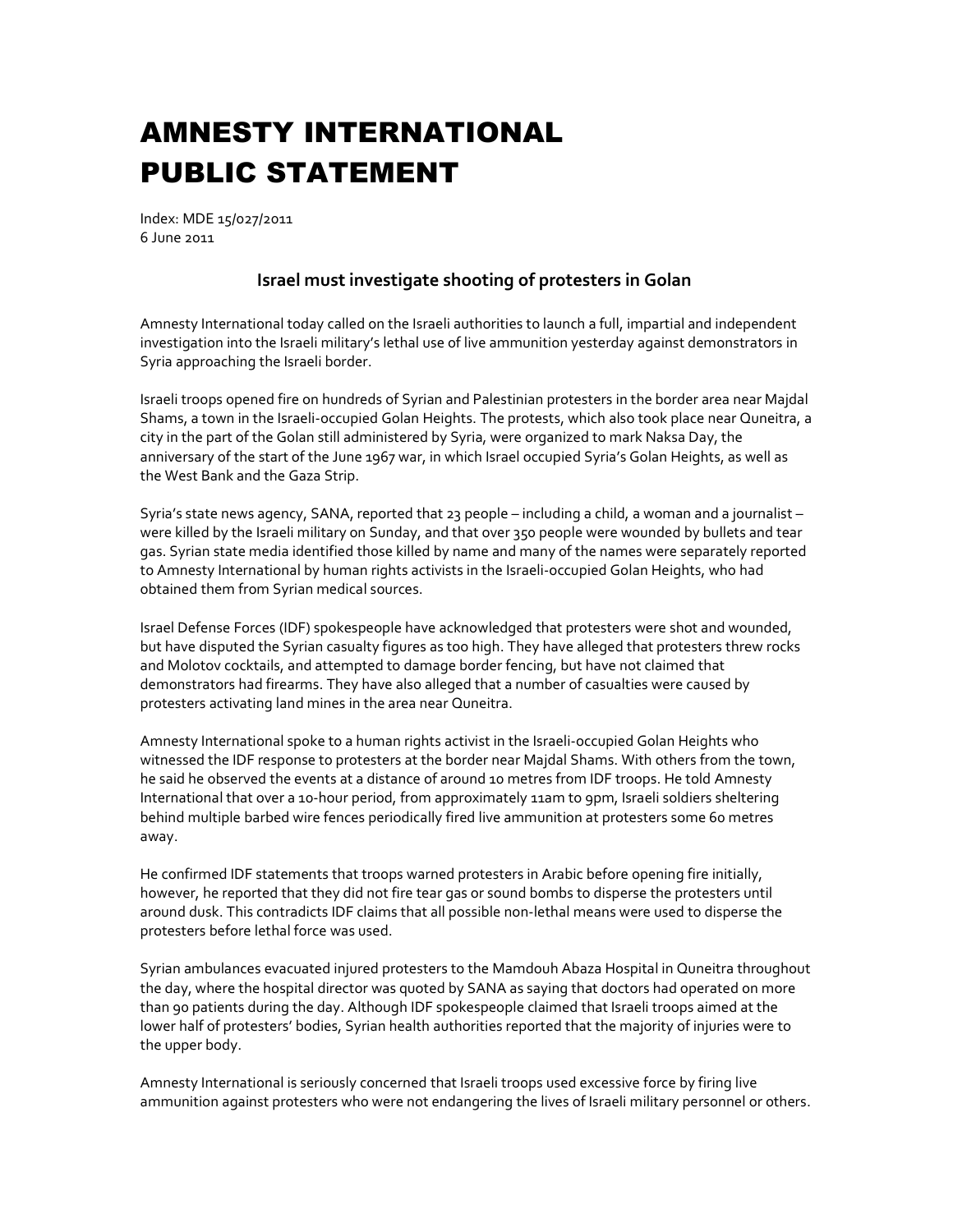The fact that this is the second such incident in under a month, after at least 12 protesters demonstrating near Israel's borders were killed by the Israeli military on 15 May, highlights the urgency of independent investigations into both sets of events, in order to help prevent further loss of life and ensure accountability for killings that were unlawful.

## **Background**

On 15 May 2011, Israeli troops fired on Palestinian and Arab protesters who demonstrated near Israel's borders with Lebanon, Syria and the northern Gaza Strip, as well as inside the occupied West Bank, killing at least 12 people and injuring hundreds. Palestinian refugees had organized large demonstrations at Israeli borders and checkpoints to commemorate Nakba Day, when they mark the anniversary of their displacement and dispossession in the 1948 war, which made hundreds of thousands of Palestinians refugees in neighbouring states. Amnesty International called for a full, independent and impartial investigation into the IDF response to the protests (see http://www.amnesty.org/en/library/info/MDE15/025/2011/en).

Although the IDF has initiated internal investigations into some of the incidents on 15 May, there are no indications that a credible, independent investigation has been launched.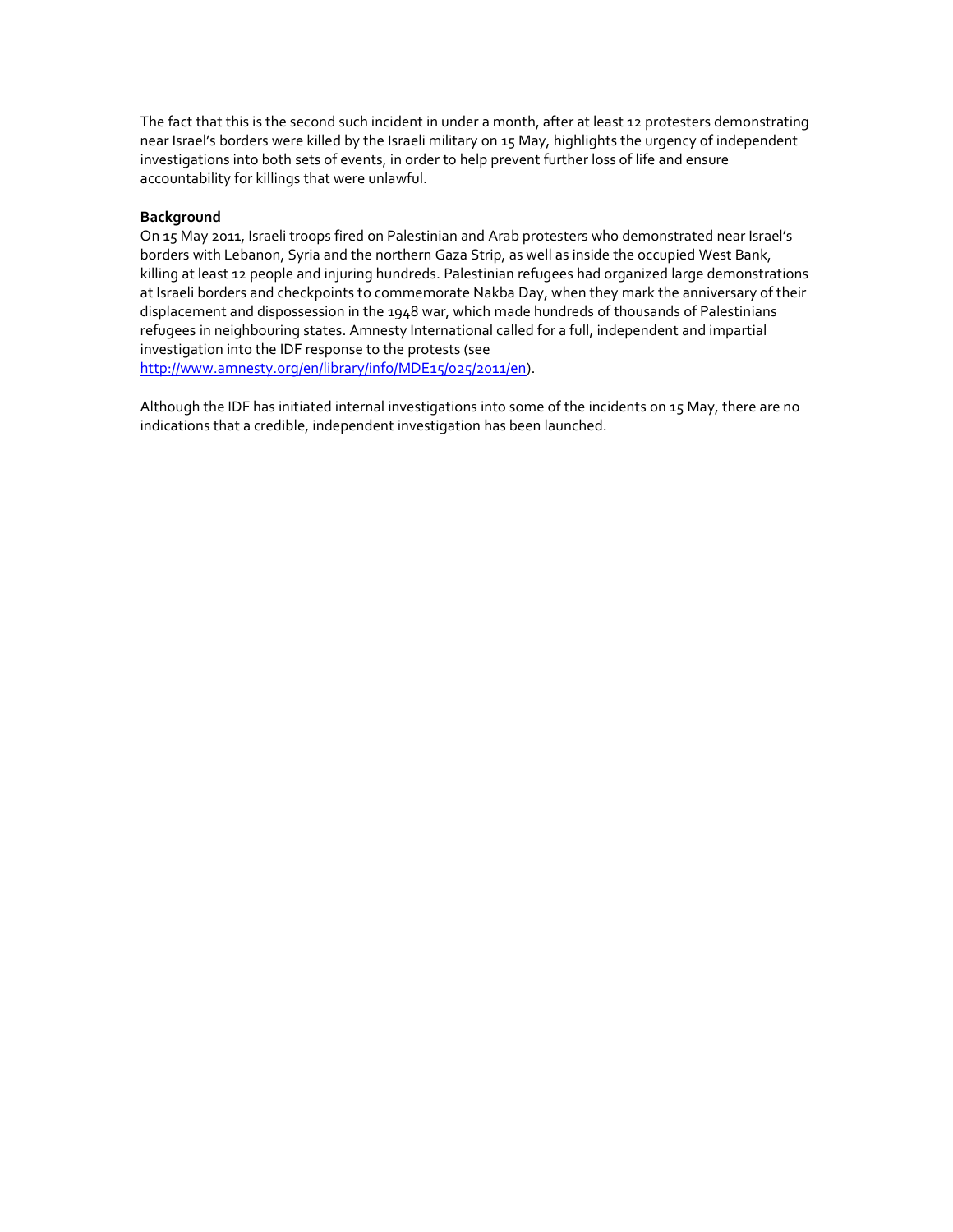Index: MDE 15/025/2011 16 May 2011

## **Israeli military's killing of Nakba protesters must be investigated**

Amnesty International today called on the Israeli government to launch a full, impartial and independent investigation into the Israeli military's use of force yesterday against Palestinian and Arab demonstrators, after at least 12 people were killed and hundreds more injured at Israel's borders with Lebanon and Syria, as well as in the West Bank and Gaza Strip.

Palestinian refugees in the Occupied Palestinian Territories and neighbouring countries had organized large demonstrations at Israeli borders and checkpoints to commemorate Nakba Day – an annual day to mark the Nakba (catastrophe), the term used by Palestinians to describe the displacement and dispossession that accompanied the creation of Israel in 1948 when hundreds of thousands became refugees – and call for implementation of their right of return.

The Israeli government and military have characterized the protests as "riots" and attempts to "infiltrate" into Israel illegally, and in several of the protests, demonstrators threw rocks towards Israeli troops. According to the Israel Defense Forces (IDF), 13 IDF personnel and three Israeli civilians were lightly injured by rocks, and protesters tried to breach the fence at the Lebanese and Syrian borders. Israeli officials have not claimed that any protesters fired on Israeli troops.

IDF troops responded by firing live ammunition, rubber-coated metal bullets, artillery shells and tear gas against the protesters. Amnesty International is seriously concerned at reports that the Israeli military used excessive force, killing and maiming individuals who were not posing a threat to the lives of the soldiers or others.

In Lebanon, thousands of Palestinian refugees and Lebanese activists marched towards the Israeli border at Maroun al-Ras. A Lebanese army statement said that 10 were killed and at least 112 were injured, some of them critically, by Israeli forces. The Israeli military has acknowledged that IDF troops opened fire towards demonstrators, but claimed that Lebanese army troops also fired on demonstrators and were responsible for some of the casualties. The United Nations Interim Force in Lebanon (UNIFIL), which patrols the Israel-Lebanon border, confirmed that live ammunition had been used at Maroun al-Ras.

Israeli authorities reportedly prevented Palestinian citizens of Israel from reaching the Israeli side of the border with Lebanon for a planned solidarity demonstration. The Israeli Knesset (parliament) signalled its growing disapproval of events commemorating the Nakba by passing the Budget Foundations Law (Amendment No. 40) 5771 - 2011 on 22 March 2011. This law allows the Minister of Finance to reduce state funding to institutions organizing any activities "commemorating Israel's Independence Day or the day of the establishment of the state as a day of mourning." It is only one example of legislation recently passed or pending in the Knesset which together constitute a major assault on freedom of expression in Israel. Amnesty International is particularly concerned that the law targets institutions serving Israel's Palestinian Arab minority and threatens these citizens' rights to preserve their history and culture.

Palestinian and Druze protesters in the Syrian-administered part of the Golan succeeded in breaching the UN-patrolled border and entering the town of Majdal Shams in the Israeli-occupied part. Israeli forces opened fire, killing two demonstrators and injuring more than 20, some of them critically. The IDF and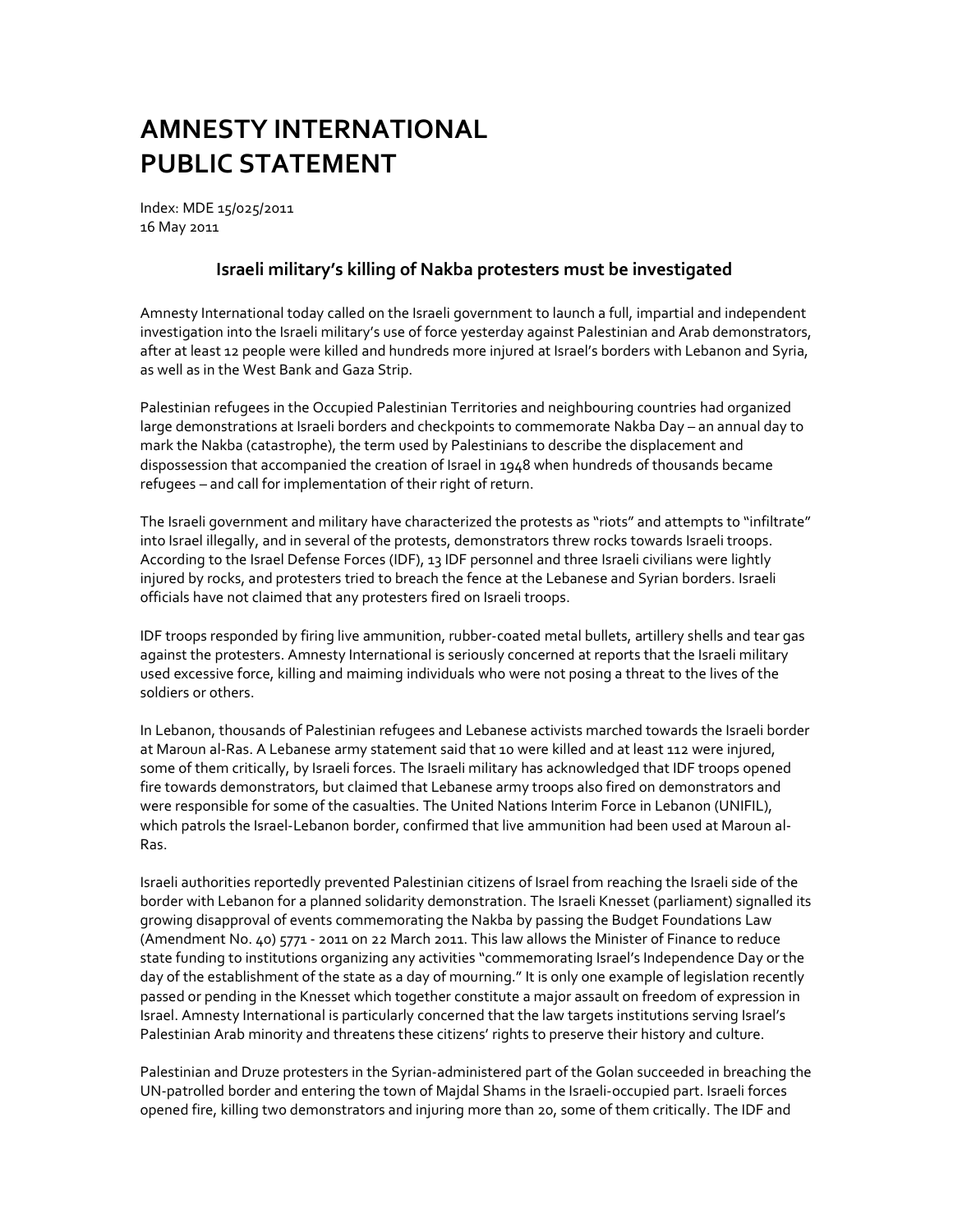Israeli police sealed off the town and conducted house-to-house searches for "infiltrators", who were forcibly returned to Syria.

In the West Bank, up to a thousand Palestinians demonstrated near the Qalandiya checkpoint, which separates Ramallah from occupied East Jerusalem. Some protesters reportedly threw rocks at Israeli troops and attempted to attack parts of the wall/fence near the checkpoint. Israeli forces responded by firing rubber-coated metal bullets, tear gas canisters, and sound bombs at the demonstrators, and there are also reports that Israeli troops used live ammunition. Dozens of civilians were injured, some of them critically, with medics reporting that the majority were injured in the upper body. Over 100 people were treated by Palestinian medics for gas inhalation, with at least 20 reportedly suffering from seizures. Israeli forces arrested at least six people, including one who was reportedly badly injured after being hit in the head by a rubber-coated bullet.

Smaller demonstrations took place across the West Bank, and met with similar Israeli responses in several cases. Israeli forces have also arrested dozens of people in East Jerusalem since 13 May 2011, following clashes on Friday afternoon in Silwan, Issawiya and the Old City. Seventeen-year-old Milad Said Ayyash was shot in the abdomen, allegedly by a private security guard at the Beit Yonatan settlement in Silwan, and subsequently died from his wounds. His father testified to the Palestinian Centre for Human Rights (PCHR) that he was walking down the road when he was shot, and that the immediate area was calm at the time.

In the Gaza Strip, hundreds of Palestinians marched from the northern town of Beit Hanoun towards the Israeli border and the Erez border crossing, which has been completely closed to Palestinians since June 2007, except for urgent medical cases receiving special Israeli permits. Israeli forces fired artillery shells, live ammunition, gas canisters, and sound bombs at protesters. PCHR reported more than 100 civilians were wounded, including 31 children, three women, and three journalists, some of them critically. Israeli forces also fired on a demonstration near 'Abasan village, east of Khan Younis in the central Gaza Strip, resulting in further injuries. Finally, in a separate incident, 17-year-old Khamis Salah Mesleh Habeeb was killed by an Israeli artillery shell in the "buffer zone" near the Nahal Oz crossing east of Gaza City.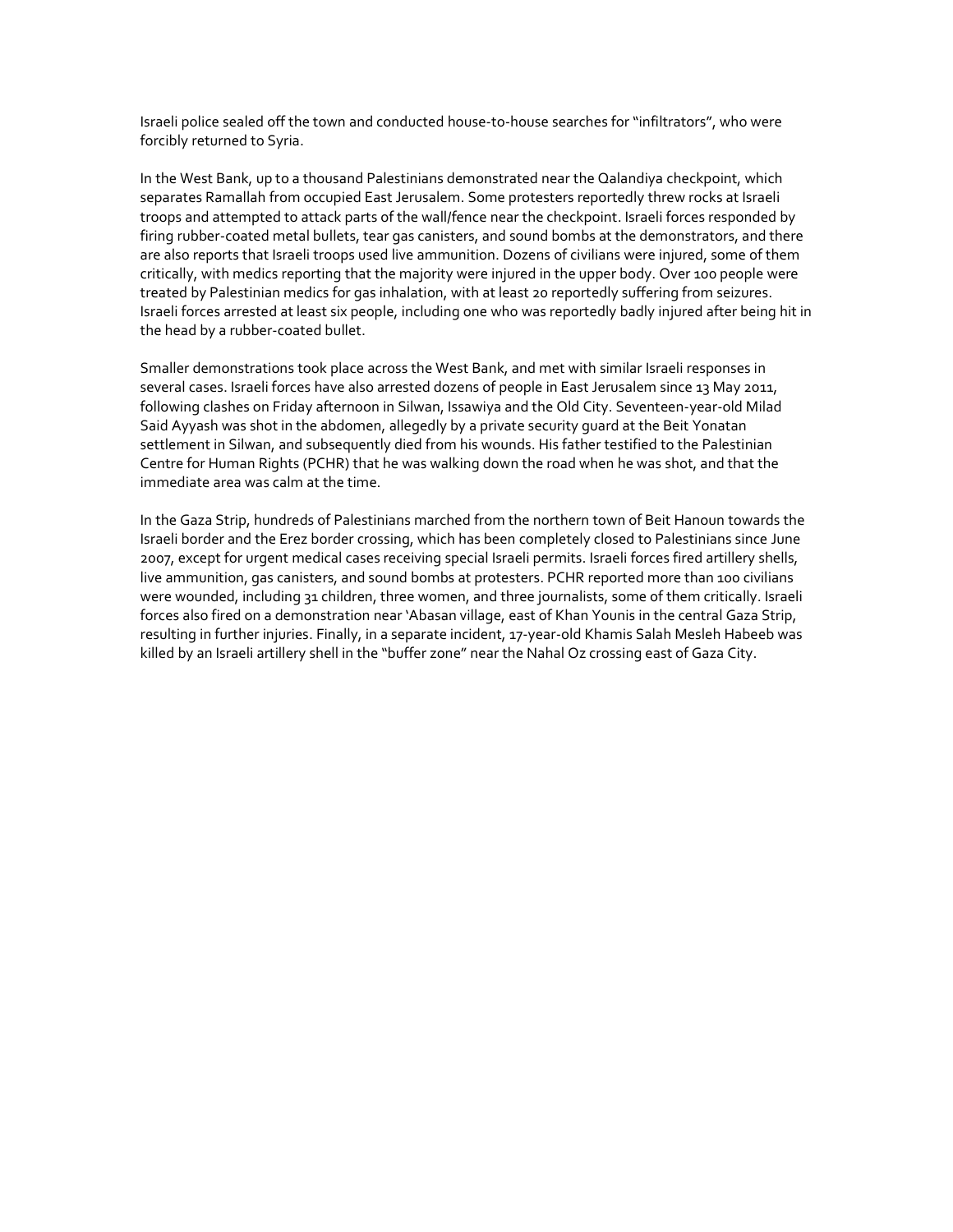# **AMNESTY INTERNATIONAL Press Release**

21 February 2012

#### **Israeli decision to release Palestinian detainee in April 'insufficient'**

The Israeli authorities' decision to release a Palestinian detainee by mid-April is insufficient, Amnesty International said amid reports that he has agreed to end his 66-day hunger strike.

The organization has urged Israel to release Khader Adnan immediately to allow him to receive urgent medical treatment. The 33-year-old baker – allegedly affiliated with the Islamic Jihad movement – is at immediate risk of death after more than 10 weeks on hunger strike.

 "A deal which will see Khader Adnan released on 17 April unless significant new evidence emerges is insufficient when he needs urgent medical treatment to save his life now," said Philip Luther, Amnesty International's Interim Director for the Middle East and North Africa.

"Even if reports that Khader Adnan has agreed to end his hunger strike are true, this does not mean he is out of danger nor does it lessen the need for highly specialized medical care.

"He cannot constitute a 'security threat' in his current condition and should be released from custody immediately. The Israeli authorities have revealed no evidence justifying his continued detention."

Khader Adnan was given a four-month administrative detention order on 10 January. Israeli military orders allow the Israeli authorities to detain Palestinians from the occupied West Bank without trial indefinitely if they are deemed to be a "security threat".

The Israeli Supreme Court had been due to address Khader Adnan's appeal on Tuesday, but the hearing was cancelled following a reported agreement between his lawyer and the Israeli authorities.

Both the Palestinian Authority and Israeli governmental spokespeople have reported that Khader Adnan has agreed to end his hunger strike, something Amnesty International has not been able to verify independently.

"Amnesty International has repeatedly called on the Israeli authorities to release Khader Adnan and other Palestinians held in administrative detention, unless they are promptly charged with internationally recognizable criminal offences and tried in accordance with international fair trial standards,", said Philip Luther.

Khader Adnan was arrested on 17 December last year at his home in the village of Arrabe near Jenin in the occupied West Bank, after Israeli security forces burst into his house in the early hours of the morning.

His prolonged hunger strike was begun in protest against his ill-treatment, the conditions of his detention, and the policy of administrative detention.

Amnesty International has called on Israel to end the practice of administrative detention because it violates the internationally recognized right to a fair trial which must be upheld for all detainees, even during states of emergency.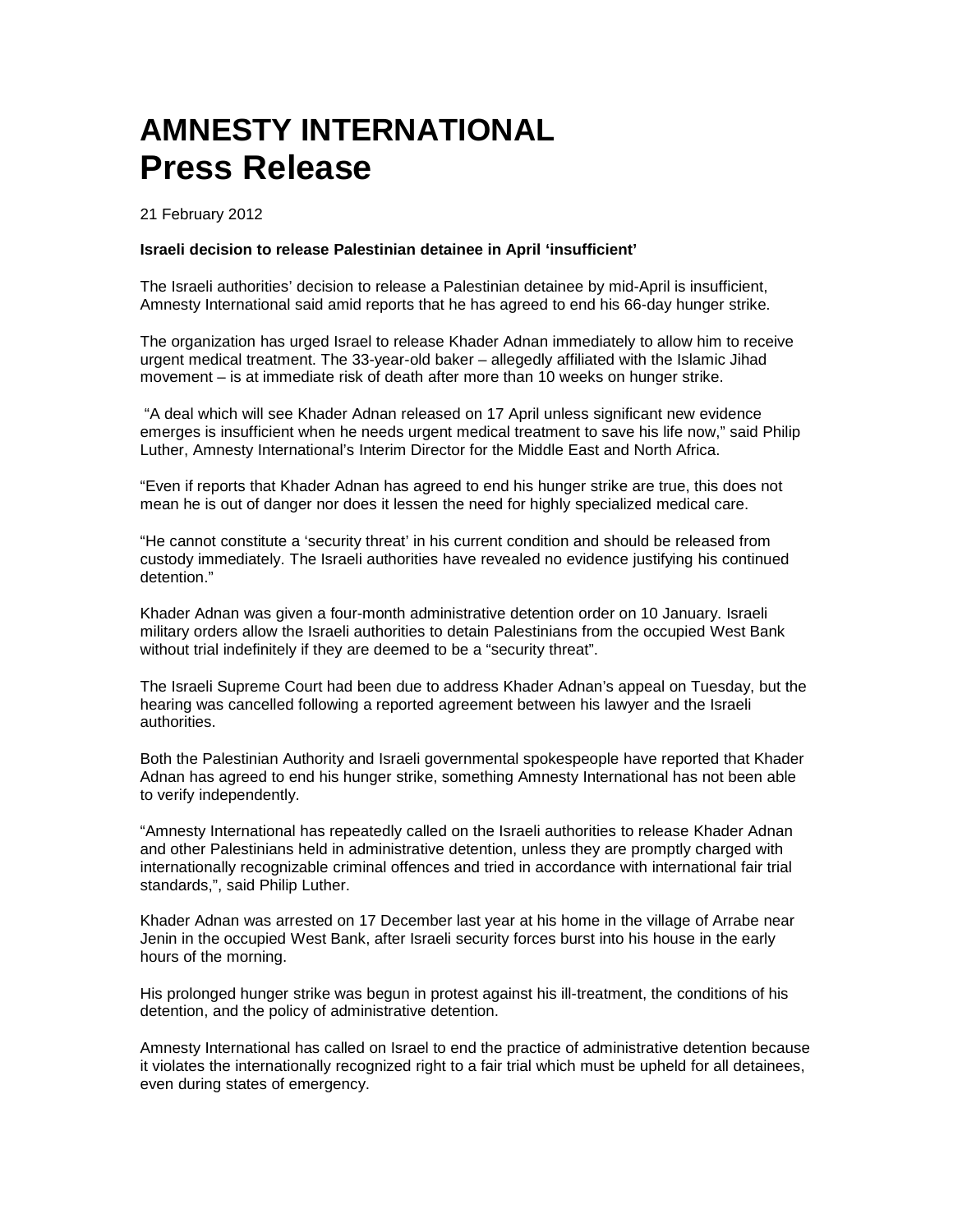The baker has been hospitalized since 30 December as his health deteriorated. He is currently being held in the Ziv hospital in northern Israel under armed guard.

As of 19 February, doctors from Physicians for Human Rights - Israel reported that he was still shackled to his hospital bed, despite commitments by the Israel Prison Service that the shackles would be removed.

Some 309 Palestinians, including more than 20 members of the Palestinian Legislative Council are currently being held in administrative detention. One man has been held for over five years.

Public Document \*\*\*\*\*\*\*\*\*\*\*\*\*\*\*\*\*\*\*\*\*\*\*\*\*\*\*\*\*\*\*\*\*\*\*\*\*\*\*\*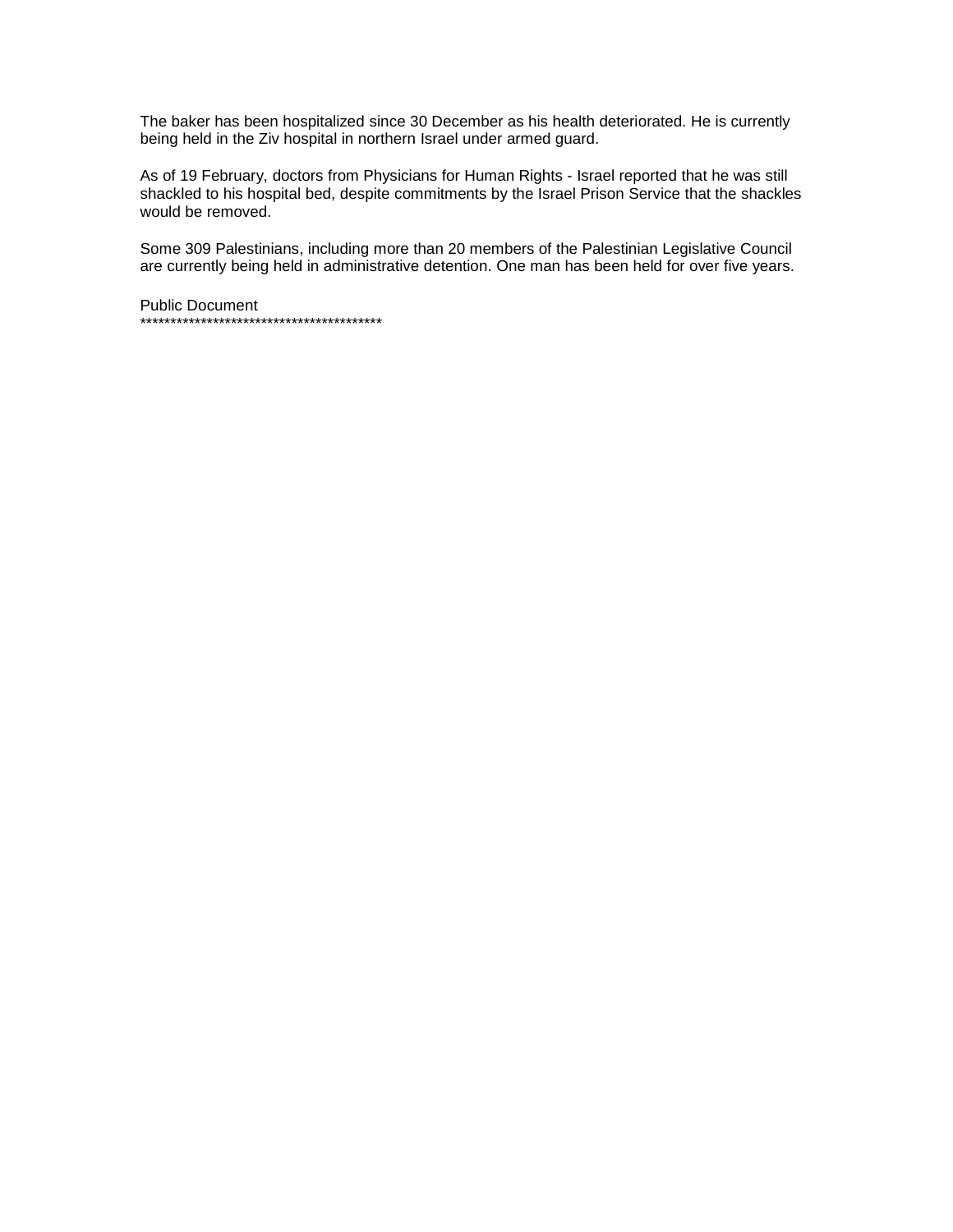# **AMNESTY INTERNATIONAL Press Release**

12 July 2011

#### **Israel anti-boycott law an attack on freedom of expression**

A law passed by the Israeli Knesset (parliament) making it an offence to call for a boycott against the state of Israel or its West Bank settlements will have a chilling effect on freedom of expression in Israel, Amnesty International said today.

The controversial law, passed on Monday night, makes it a civil offence to call for an economic, cultural, or academic boycott of people or institutions in Israel or the Occupied Palestinian Territories (OPT) for political reasons. Anyone making such calls could face a lawsuit and other financial penalties.

Sponsors of the bill, originally proposed in July 2010 by Knesset member and coalition chairman Ze'ev Elkin, have made it clear that one of the main aims of the law is to penalize those using boycott calls to campaign against Israel's illegal settlements in the OPT or highlight the ongoing violations of Palestinian rights caused by the settlements.

"Despite proponents' claims to the contrary, this law is a blatant attempt to stifle peaceful dissent and campaigning by attacking the right to freedom of expression, which all governments must uphold," said Philip Luther, Amnesty International's Deputy Director for the Middle East and North Africa.

"The broad definition of boycott could apply to anyone seeking to use this non-violent means of dissent to criticize any individual or institution involved in human rights violations or violations of international law in Israel or the Occupied Palestinian Territories."

Promoted and supported by the Netanyanhu government, the law was passed by 47 votes to 36, even though top legal advisers to the Knesset and Israel's Attorney General said it was "borderline illegal". Several Israeli human rights NGOs have indicated that they plan to challenge the law in Israel's High Court of Justice.

Parties filing lawsuits would not have to prove that a call to boycott has resulted in actual damages, as courts can order people or organizations calling for a boycott to pay compensation independently of the damages caused.

The law also allows the Minister of Finance to revoke the tax-exempt status of NGOs calling for a boycott, which threatens the funding on which many Israeli human rights NGOs rely. Companies or organizations participating in a boycott could also be disqualified from applying for government contracts.

This is only one of many laws recently passed or being considered by the Knesset which have been criticized by Israeli human rights NGOs for restricting freedom of expression, the work of Israeli civil society organizations, or the rights of Palestinian citizens and their political representatives.

Israel's policy of establishing settlements in the occupied West Bank, including East Jerusalem, violates the Fourth Geneva Convention and is considered a war crime, according to the statute of the International Criminal Court.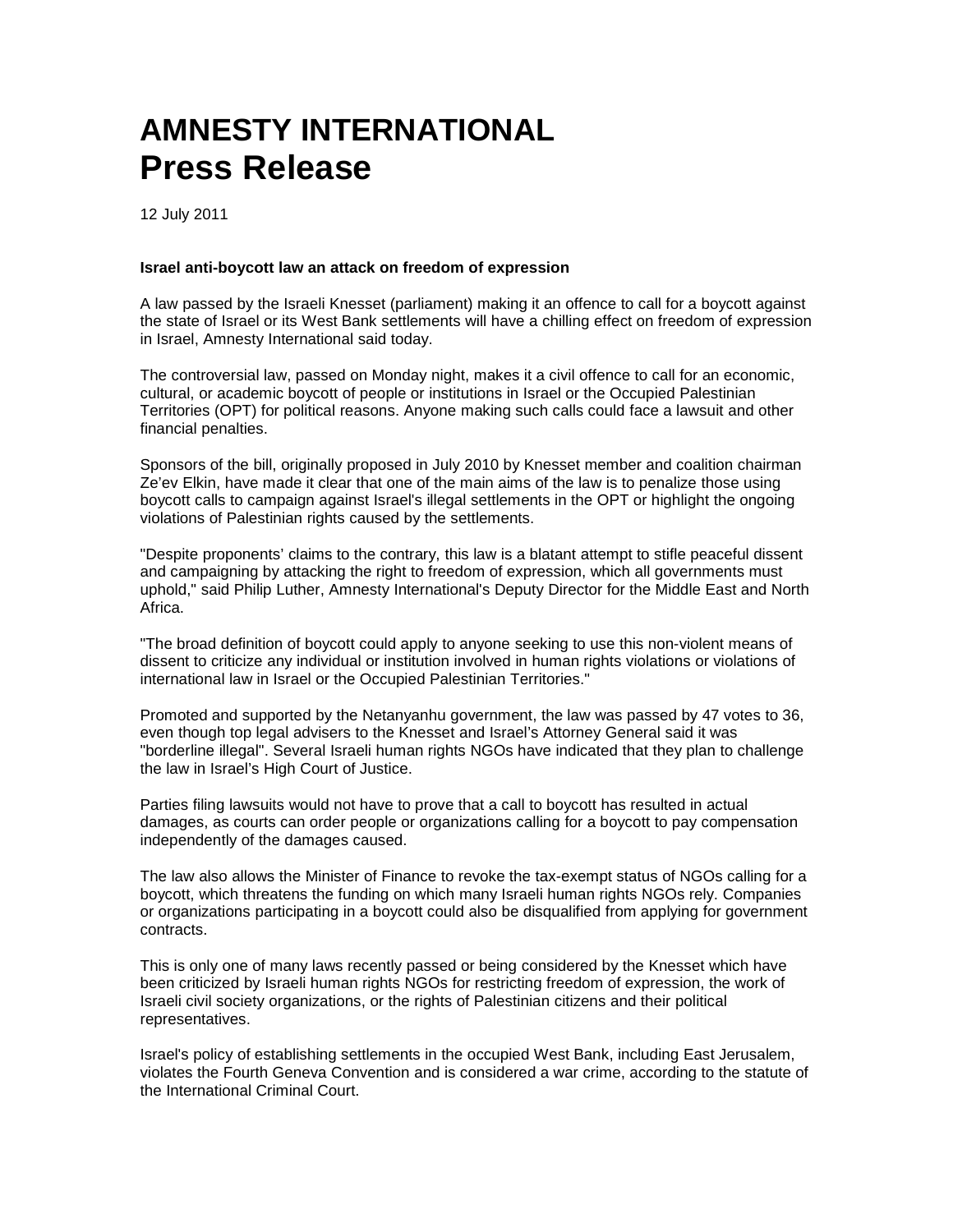Amnesty International has repeatedly called on the Israeli authorities to end settlement construction as a first step towards completely removing unlawful Israeli settlements from the Occupied Palestinian Territories.

Amnesty International has taken no position on boycotts anywhere in the world, but fears that this law will lead to violations of the right to freedom of expression of those calling for boycotts.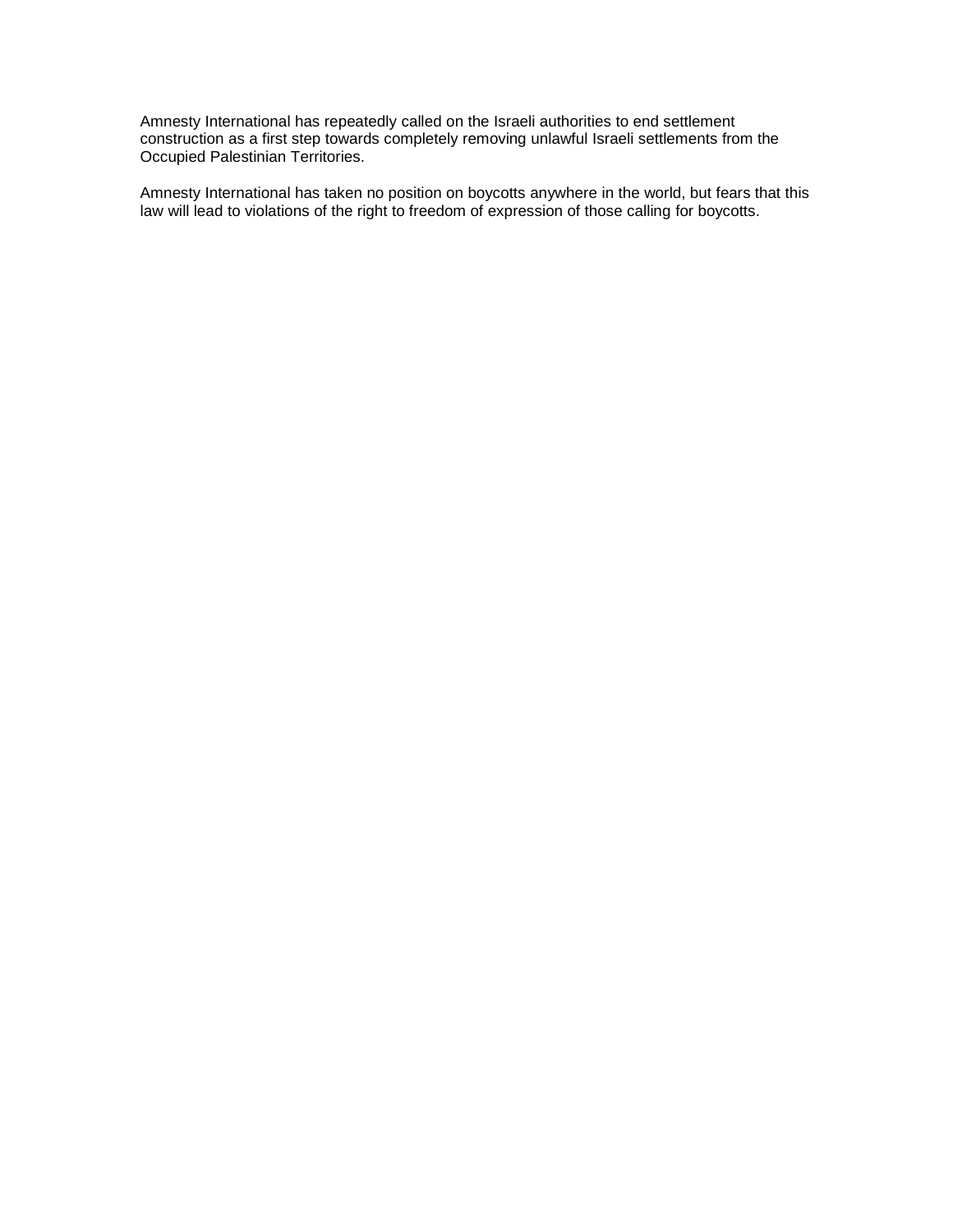Index: MDE 15/043/2011 23 December 2011

## **Israel: Knesset should reject draft law imposing prolonged detention on asylumseekers**

Amnesty International urges Israeli legislators to reject a draft law that imposes lengthy detention periods on asylum-seekers and irregular migrants, disregarding their reasons for entering the country. The Knesset (parliament) is expected to vote on the bill in the coming days.

The draft law provides for the automatic detention of anyone who enters the country via the Egyptian border, described as "infiltrators", and gives the Israeli government the legal authority to imprison migrants and asylum-seekers for three or more years. Individuals coming from countries considered by the government to be "hostile" to Israel, including those from Darfur in Sudan, would face detention without time limits. Currently, most asylum-seekers and irregular migrants crossing from Egypt are detained upon entry but released within a few weeks.

Amnesty International acknowledges that states, including Israel, have the right to secure their borders and regulate the entry of foreigners into their territory, but stresses that this right is limited by international law. Any law, policy or measure relating to border control or the regulation of entry and stay that results in violations of international law or human rights goes well beyond the legitimate application of state sovereignty. In particular, individuals seeking asylum should never be rejected at the border, denied entry, or returned to a country where they would be at risk of serious human rights violations, or a country where they would not be protected against such return.

Amnesty International is further concerned about the potential impact of the proposed law on the right to liberty of asylum-seekers and migrants. Any measures restricting this right should only be used when necessary and proportionate to achieving a legitimate objective under international law. Any decision to detain should always comply with international standards pertaining to the lawfulness of detention, and should be based on a detailed individualized assessment, including the individual's personal history and the risk of absconding. International law makes clear that state authorities must demonstrate in each individual case that detention is necessary and proportionate to the objective to be achieved. Automatic and prolonged detention as envisaged in the draft bill clearly violates international law and standards.

Where detention is used as a punitive measure, it is a disproportionate and inappropriate response to irregular migration. It only serves to stigmatize and criminalize migrants, driving many underground.

Furthermore, Amnesty International considers the use of the term "infiltrators" to be inappropriate as it carries connotations of threat and criminality; its use by officials and in the public sphere fuels xenophobia and discrimination against asylum-seekers and migrants. Migrants in irregular situations should not be considered criminals under the law, and should not be treated as criminals. The bill will also criminalize any sort of help or assistance to infiltrators and thus may subject rights groups and aid organizations to harsh penalties.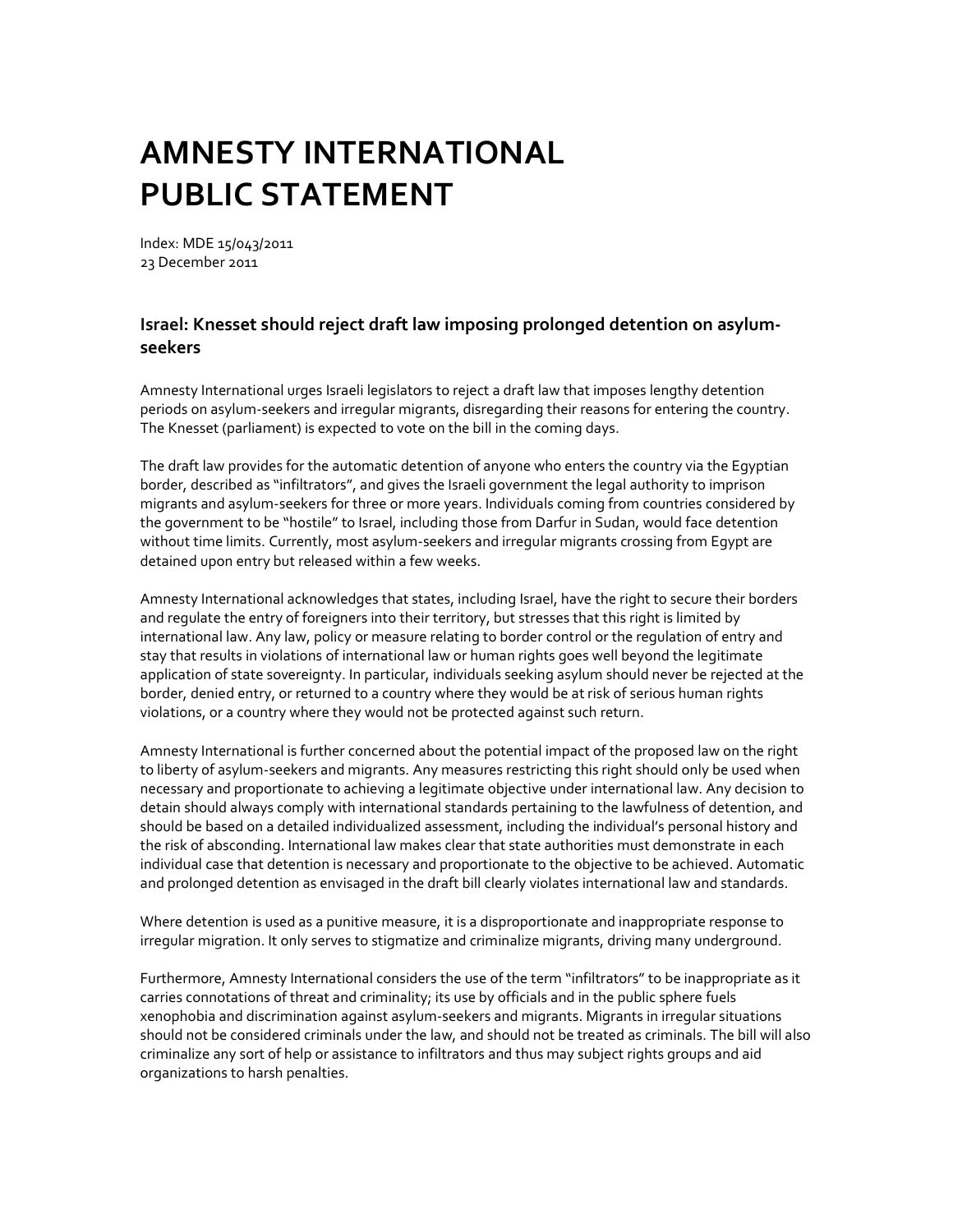Amnesty International believes the draft law falls far short of Israel's international legal obligations as a state party to the International Covenant on Civil and Political Rights, the International Convention on the Elimination of all Forms of Racial Discrimination, and the 1951 Convention relating to the Status of Refugees and its 1967 Protocol, among others.

Additionally, while the bill calls for the release of unaccompanied minors, children coming with relatives are subjected to the same prolonged detention as adults. Amnesty International believes that the detention of children solely for immigration purposes, whether they are unaccompanied, separated or held together with their family members, can never be justified and represents an abject failure of the obligation to respect, care for, and protect children's human rights. Where strictly necessary to limit the freedom of movement of families with children, alternatives to detention do exist. Israel should invest in open reception facilities for families with children.

Amnesty International urges Knesset members to ensure that any immigration or national security provisions fully respect Israel's international human rights obligations, including ensuring the protection of all individuals within its jurisdiction, regardless of their immigration status, and ensuring that individuals are not returned to states where they would be at risk of serious human rights abuses.

### **Background**

The proposed Prevention of Infiltration Law – 2011 is intended to amend the 1954 Infiltration Law enacted under Israel's emergency legislation. The draft law passed its preliminary reading on 28 March 2011 and was then submitted to the Knesset's Internal Affairs and Environment Committee for discussions. On 19 December, the Committee voted in favour of the legislation. The bill is now pending second and third readings, which are likely to take place on the same day. Laws are enacted on passing the third reading.

Since 2005, approximately 45,000 Eritreans, Sudanese and other nationals have entered Israel via the Egyptian border to seek asylum. According to statistics published earlier in December by the Population and Immigration Authority of the Israeli Ministry of Interior, more than 13,600 people entered from Egypt during 2011, the vast majority of them Eritreans and Sudanese. Had the proposed law been in force, all these individuals would have been considered to be "infiltrators" and would have been subjected to prolonged imprisonment, irrespective of whether they had come to Israel to seek asylum. Historically, Israeli asylum procedures have not been fair, consistent or transparent. In the last several years, Israel has categorically denied Eritreans and Sudanese access to refugee status determination procedures, in clear violation of its obligations under the 1951 Refugee Convention. With respect to asylum-seekers from other countries, only a handful have been granted refugee status out of thousands of applications over the last several years.

The Prevention of Infiltration Law is part of a larger Israeli plan to deter the arrival of migrants and asylum-seekers. The government is currently building new sections in Saharonim prison, a migrant detention centre in the Negev desert in southern Israel, in order to expand its capacity to 5,400 places. Meanwhile, the National Planning and Building Council has published plans for an additional prison to hold thousands more individuals, and is currently discussing building permits for this facility. As an additional means of deterrence, the Israeli government has committed to levying heavy fines on employers hiring "infiltrators". Furthermore, earlier in December 2011, the Prime Minister's Office announced that Benjamin Netanyahu will travel to several African countries during 2012 with the aim of "formulating a plan" for the deportation of asylum-seekers to third countries.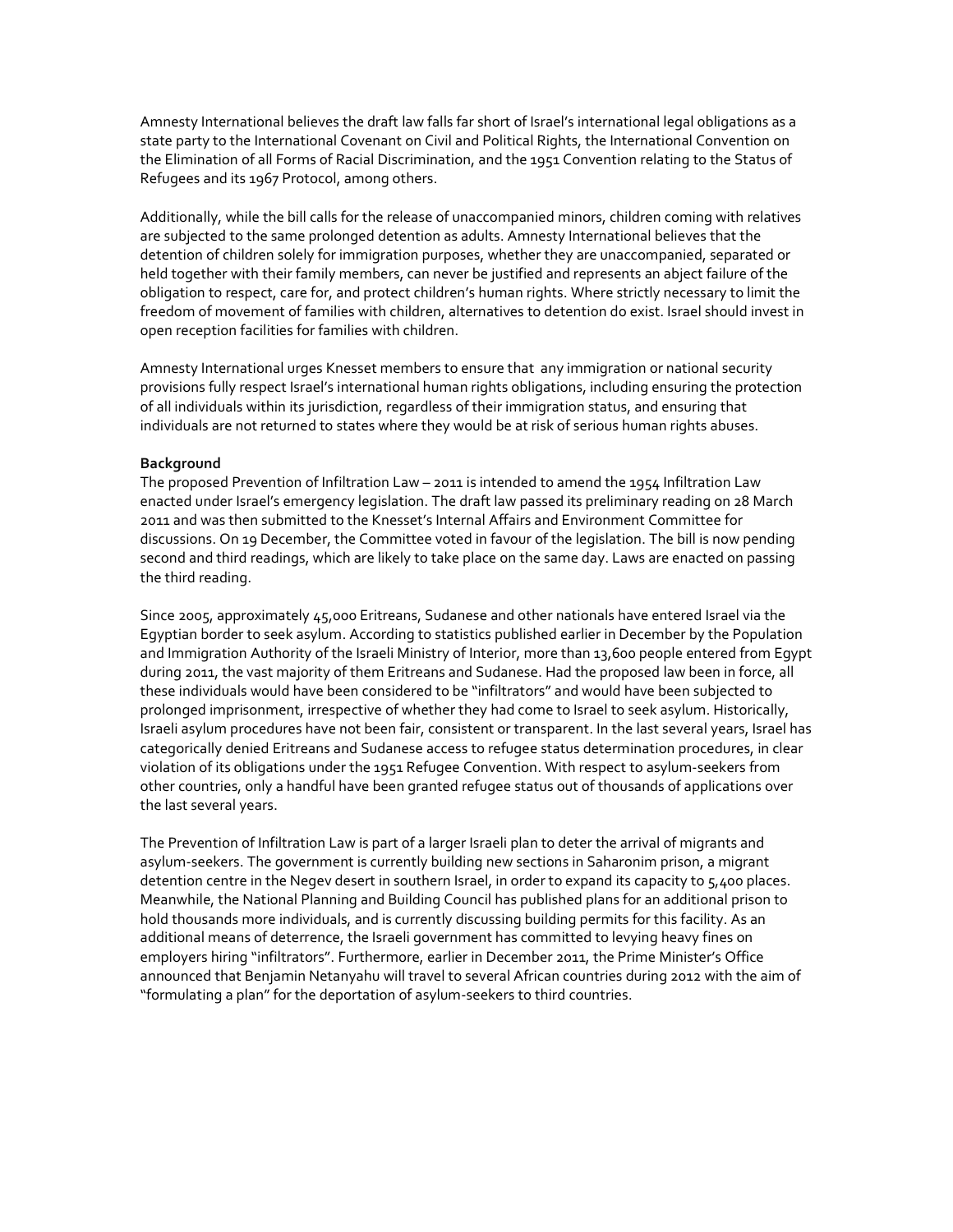Index: MDE 15/020/2012

10 April 2012

## **Israeli government should reverse decision to deport South Sudanese**

Amnesty International urges the Israeli government to reverse its decision to deport all individuals of South Sudanese origin living in Israel to South Sudan and to extend the temporary collective protection previously offered to this community.

The South Sudanese community in Israel estimates that about 700 individuals currently living in the country, the majority of them children, will be subjected to deportation orders. Amnesty International is concerned for the lives and safety of wrongly returned individuals.

International refugee law requires countries to carry out individual assessments of each person's need for international protection following any decision to cease group protection. Amnesty International, however, has longstanding concerns about the lack of fairness, consistency and transparency of the Refugee Status Determination (RSD) system in Israel. As a result of these failures, since the establishment of Israel in 1948, and despite the fact that there are over 50,000 asylum-seekers in the country today, less than 200 individuals have been granted refugee status, which is less than 1 per cent of all applicants.

Amnesty International is thus concerned that even if the Israeli government adheres to pledges to conduct individual assessments of South Sudanese asylum-seekers, the procedures used for these assessments will fail to meet international law and standards. The organization fears that these systemic failures of the Israeli asylum system will put South Sudanese individuals deserving of international protection at risk of being deported to South Sudan, in breach of Israel's international obligations, including those under the 1951 Refugee Convention and its 1967 Protocol.

Amnesty International is particularly concerned that on a regular basis, the Israeli Ministry of Interior summarily rejects, detains, and deports asylum applicants when they go to the Ministry of Interior to submit asylum applications. Article 4 of the *Procedure for Handling Political Asylum Seekers in Israel* allows the Ministry of Interior Registration Unit to summarily reject asylum applicants after a basic interview if the interviewer finds that the individual's asylum claims "do not constitute any of the elements set out in the refugee convention". Such a finding leads to immediate detention and deportation 72 hours later, making it nearly impossible for applicants rejected in this fashion to access the appeals process. Applying such a practice to South Sudanese could lead to summary deportations of individuals otherwise deserving of protection.

### **Background**

On 1 February 2012, the Israeli Ministry of Interior announced the pending end of collective protection for all South Sudanese, and stated that South Sudanese individuals would be subject to deportation procedures if they did not leave "voluntarily" by 1 April 2012. Prior to this decision, South Sudanese in Israel were granted renewable staying documents as part of the collective protection afforded to them, but these documents did not allow them to access public health and welfare services or obtain work permits.